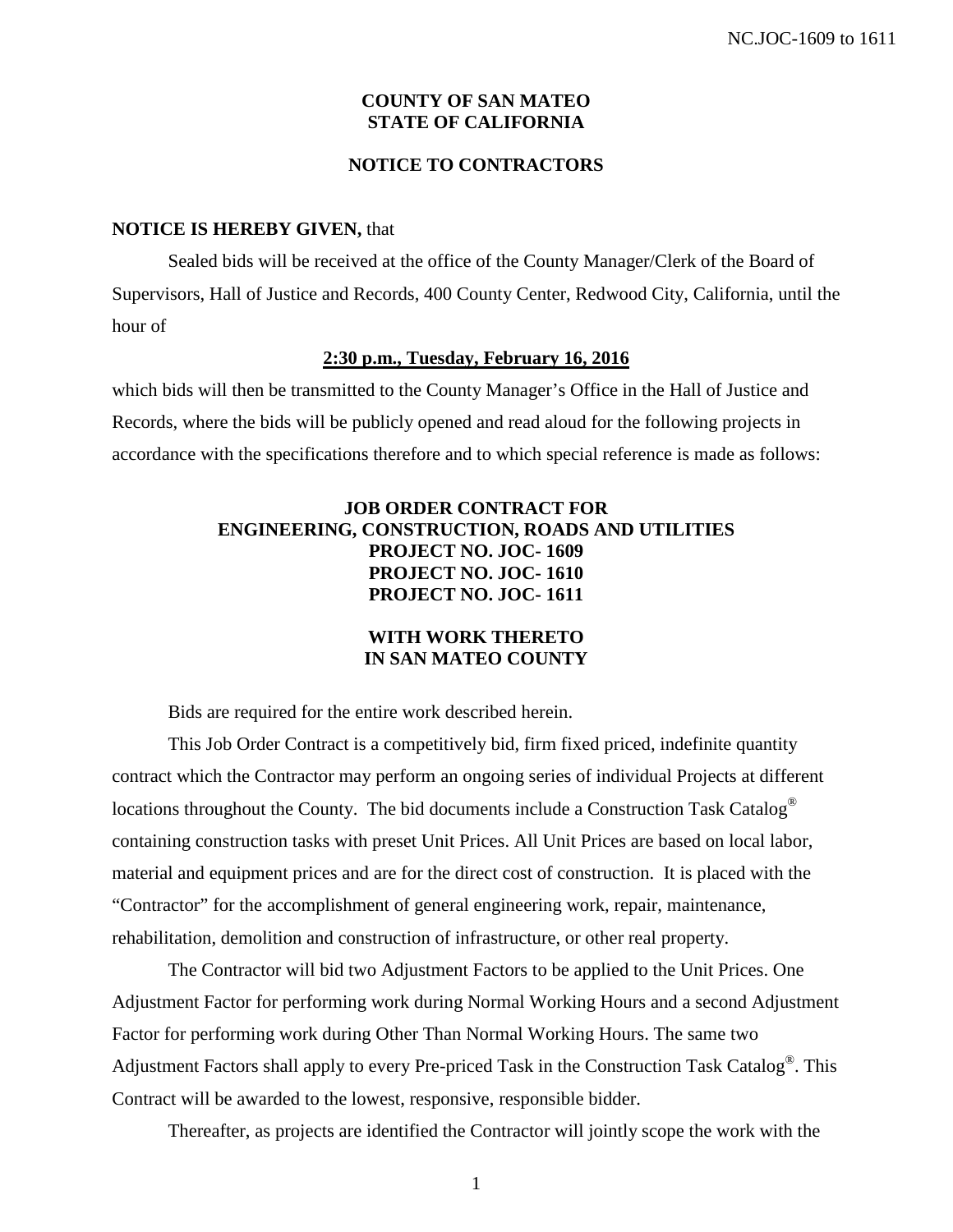Owner. The County will prepare a Detailed Scope of Work and issue a Request for Proposal to the Contractor. The Contractor will then prepare a Job Order Proposal for the Project including a Job Order Price Proposal, drawings and sketches, a list of subcontractors and materialmen, construction schedule, and other requested documentation. The Job Order Price shall equal the value of the approved Job Order Price Proposal. The value of the Job Order Price Proposal shall be calculated by summing the total of the calculation for each Pre-priced Task (Unit Price x quantity x Adjustment Factor) plus the value of all Non Pre-priced Tasks.

If the Job Order Proposal is found to be complete and reasonable, a Job Order may be issued.

A Job Order will reference the Detailed Scope of Work and set forth the Job Order Completion Time, and the Job Order Price. The Job Order Price shall be a lump sum, fixed price for the completion of the Detailed Scope of Work. A separate Job Order will be issued for each Project. Extra work, credits, and deletions will be contained in a Supplemental Job Order.

The work of this Contract will be set forth in the Detailed Scopes of Work referenced in the individual Job Orders. The Contractor is required to complete each Detailed Scope of Work for the Job Order Price within the Job Order Completion Time.

This Contract is for construction work and related services to be performed within a **designated area of the County.** However, if the need arises, the County reserves the right to require the Contractor to work at any location or facility under the jurisdiction of the County.

The Maximum Contract Value for each Job Order Contract is \$4,550,000. The Contractors will not be issued Job Orders which in total exceed the Maximum Contract Value. The County does not guarantee the Contractors will receive this volume of Work. There is no Minimum Contract Value. The County may award contracts to other contractors for the same or similar Work during the term of these Job Order Contracts.

The term of the Job Order Contract will be either for one (1) year or when issued Job Orders totaling the Maximum Contract Value have been completed, whichever occurs first. All Job Orders must be issued but not necessarily completed within one (1) calendar year of the commencement date of the Contract. All Job Orders issued during the term of this Contract shall be valid and in effect notwithstanding that the Detailed Scope of Work may be performed, payments may be made, and the guarantee period may continue, after such period has expired. All terms and conditions of the Contract apply to each Job Order.

There are two Adjustment Factors for this Contract. When preparing a Job Order Price Proposal, the Contractor shall select the appropriate Adjustment Factor for each task. The

2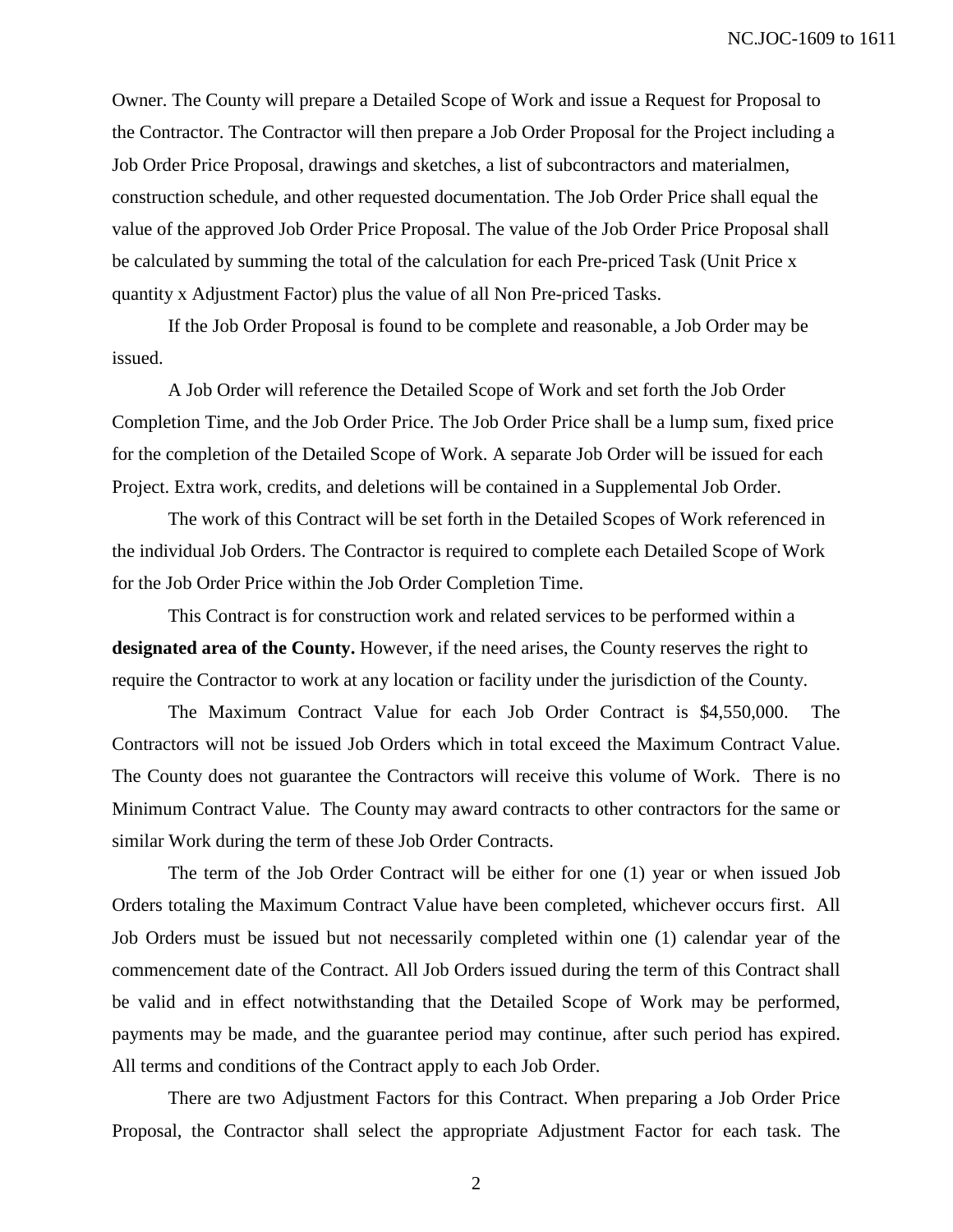Normal Working Hours Adjustment Factor is for work performed between 8:00 AM and 4:30 PM, Monday thru Friday. Other than Normal Working Hours is for work performed outside of Normal Working Hours including all day Saturday, Sunday and County Holidays. The Other than Normal Working Hours Adjustment Factor must be equal to or greater than the Normal Working Hours Adjustment Factor.

All Unit Prices listed in the Construction Task Catalog® are priced at a net value of 1.0000. The Adjustment Factors shall be an increase or decrease to all the Unit Prices listed in the Construction Task Catalog®. For example, 1.1000 would be a 10% increase to the Unit Prices and 0.9500 would be a 5% decrease to the Unit Prices. Bidders who submit separate Adjustment Factors for separate Unit Prices will be considered non-responsive and their bid will be rejected.

Bidders are advised of the following:

- (1) Construction Task Catalogs® and Specifications for these Job Order Contracts for Engineering, Construction, Roads and Utilities Project No. **JOC-1609**, **Project No. JOC-1610, and Project No. JOC-1611,** including forms of proposal and Contract, must be purchased from the County of San Mateo Department of Public Works for bidding.
- (2) The Plan Holders List will be posted to the County of San Mateo's Public Works website two (2) working days prior to the bid open date.
- (3) It will be the Contractor's sole responsibility to ensure that they have received addendums, *if any,* which will be posted to the County of San Mateo's Public Works website on the same day issued. Said addendums will also be sent to all current plan holders and made available during purchase of Plans and Specifications.
- (4) The County selected The Gordian Group's (Gordian) Job Order Contracting (JOC) Solution (Gordian JOC Solution<sup>TM</sup>) for their JOC program. The Gordian JOC Solution includes Gordian's proprietary eGordian® JOC Applications and Construction Task Catalog<sup>®</sup>, which shall be used by the Contractor to prepare and submit Job Order Proposals, subcontractor lists, and other requirements specified by the County. The Contractor shall be required to execute Gordian's JOC System License and Fee Agreement, and pay a 1% JOC System License Fee to obtain access to the Gordian JOC Solution.

The Public Works website will be updated as needed and can be accessed under the Departments tab found on the County of San Mateo website **(***[www.s](http://www./)mcgov.org***).**

Payment to the Contractor for materials furnished and work completed shall be made by the County in accordance with Section 9 of the "Special Provisions" portion of these Contract Documents. Pursuant to Section 22300 of the Public Contract Code, Contractor may, upon his request and at Contractor's expense, substitute equivalent securities for any moneys retained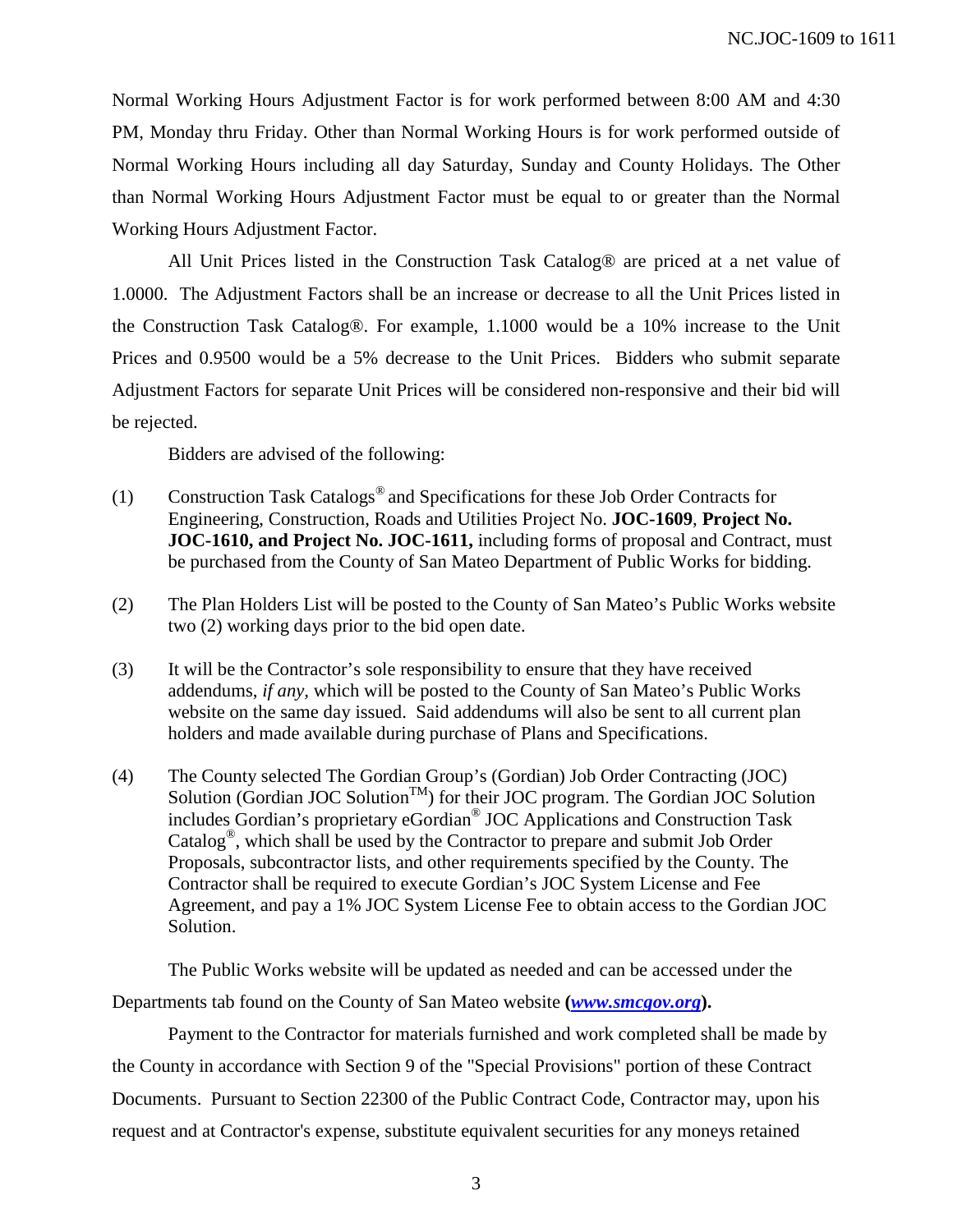from such payment for the fulfillment of the Contract.

An Initial Payment Bond and Performance Bond in the amount of \$1,000,000 each is required as security for the payment of all persons performing and furnishing materials in connection with this Contract. If the aggregate outstanding Job Orders issued under the contract exceeds \$1,000,000, increases in the Payment and Performance Bonds in increments of \$500,000 will be required such that the amount of the Payment and Performance Bonds are not less than one hundred percent (100%) of the outstanding aggregate Job Orders issued, which bonds shall remain in force for the duration and until completion of any outstanding Job Order. At no time may the sum of outstanding Job Orders exceed the amount of the Payment and Performance Bonds.

An outstanding Job Order shall be considered as any Job Order issued under this contract for which a Notice of Completion has not yet been filed.

"Payment" and "Performance" Surety Bonds have been approved as to form by County Counsel, of which samples of same are attached as Appendix C in the Special Provisions.

Pursuant to Section 1773 of the Labor Code, prevailing wage rates in the County have been established by the California Department of Industrial Relations, and copies are available in the office of the Director of Public Works. Said prevailing wage rates shall be made available to any interested party on request, and the successful Bidder shall post a copy of the wage rates at the job site.

**Pursuant to State Senate Bill SB 854 (Stat. 2014, chapter 28), effective January 1, 2015:**

- **1. No Contractor may be listed on a Job Order Contract bid proposal (submitted on or after March 1, 2015), and no Subcontractor may be listed for Job Orders (issued on or after March 1, 2015), for a public works project, unless registered with the Department of Industrial Relations pursuant to Labor Code section 1725.5 [with limited exceptions from this requirement for bid purposes only under Labor Code section 1771.1(a)].**
- **2. No Contractor may be awarded a Job Order Contract (awarded on or after April 1, 2015), and no Subcontractor may perform any public work on public works projects performed for any Job Orders (authorized on or after April 1, 2015), unless registered with the Department of Industrial Relations pursuant to Labor Code section 1725.5.**
- **3. This Project is subject to compliance monitoring and enforcement by the**

4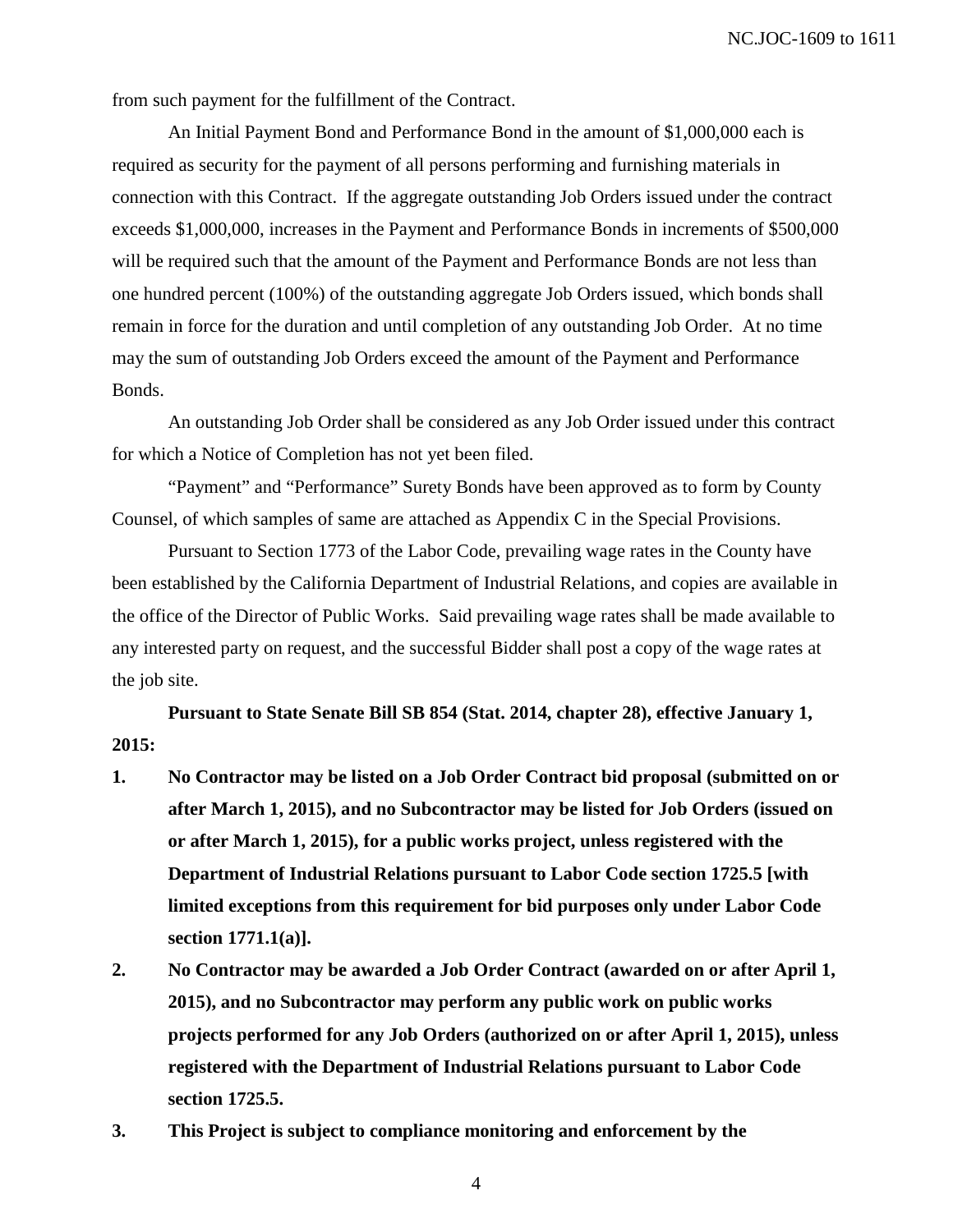NC.JOC-1609 to 1611

## **Department of Industrial Relations.**

Wage rates for overtime shall be paid at not less than one and one-half (1-1/2) times the above rates. Wage rates for Sundays and holidays shall be paid at not less than two (2) times the above rates.

The holidays upon which such rates shall be paid shall be all holidays recognized in the collective bargaining agreement applicable to the particular craft, classification, or type of worker employed on the Project.

It is the policy of the County that Contractors on public projects employ their workers and craftsmen from the local labor market whenever possible. "Local Labor Market" is defined as the labor market within the geographical confines of the County of San Mateo, State of California. Consistent with this policy, the Contractor is requested to employ craftsmen and other workers from the local labor market whenever possible to do so.

Each bidder shall submit with the bid, Certificates of Compliance and Intent on a form provided in the "Proposal" section of these Contract Documents, a certificate that bidder is in compliance with the provisions of the Equal Employment Opportunity Requirement of Executive Order 11246, Title VII of the Civil Rights Act of 1964, the California Fair Employment and Housing Act and any other federal, state and local laws and regulations relating to equal employment opportunity. With the execution of said certificates, bidder also agrees that bidder will maintain or develop and implement, during the course of the work concerned, a program of hiring and employment, conducted without regard to race, religion, color, national origin, ancestry, sexual orientation, or sex of the applicants. With this certification, bidder shall submit any and all information that may be required by the County in connection with the particular project.

Each bidder is hereby notified of the addition of Article 1.5 (commencing with Section 20104) to Chapter 1 of Part 3 of the Public Contract Code as said Article relates to resolution of construction claims, and to Section 3186 of the Civil Code, as amended January 1, 1999 with regard to stop notices and public entity's rights to retain monies in order to provide for that entity's reasonable cost of litigation. The bidder is further notified that all provisions of Article 1.5 of the Public Contract Code and Section 3186 of the Civil Code, as outlined above shall be considered as incorporated into and become an integral part of these specifications.

Questions relating to equal employment should be directed to the County of San Mateo Department of Public Works, Equal Employment Opportunity Program, 555 County Center, 5<sup>th</sup> Floor, Redwood City, California, 94063-1665, telephone (650) 363-4100.

5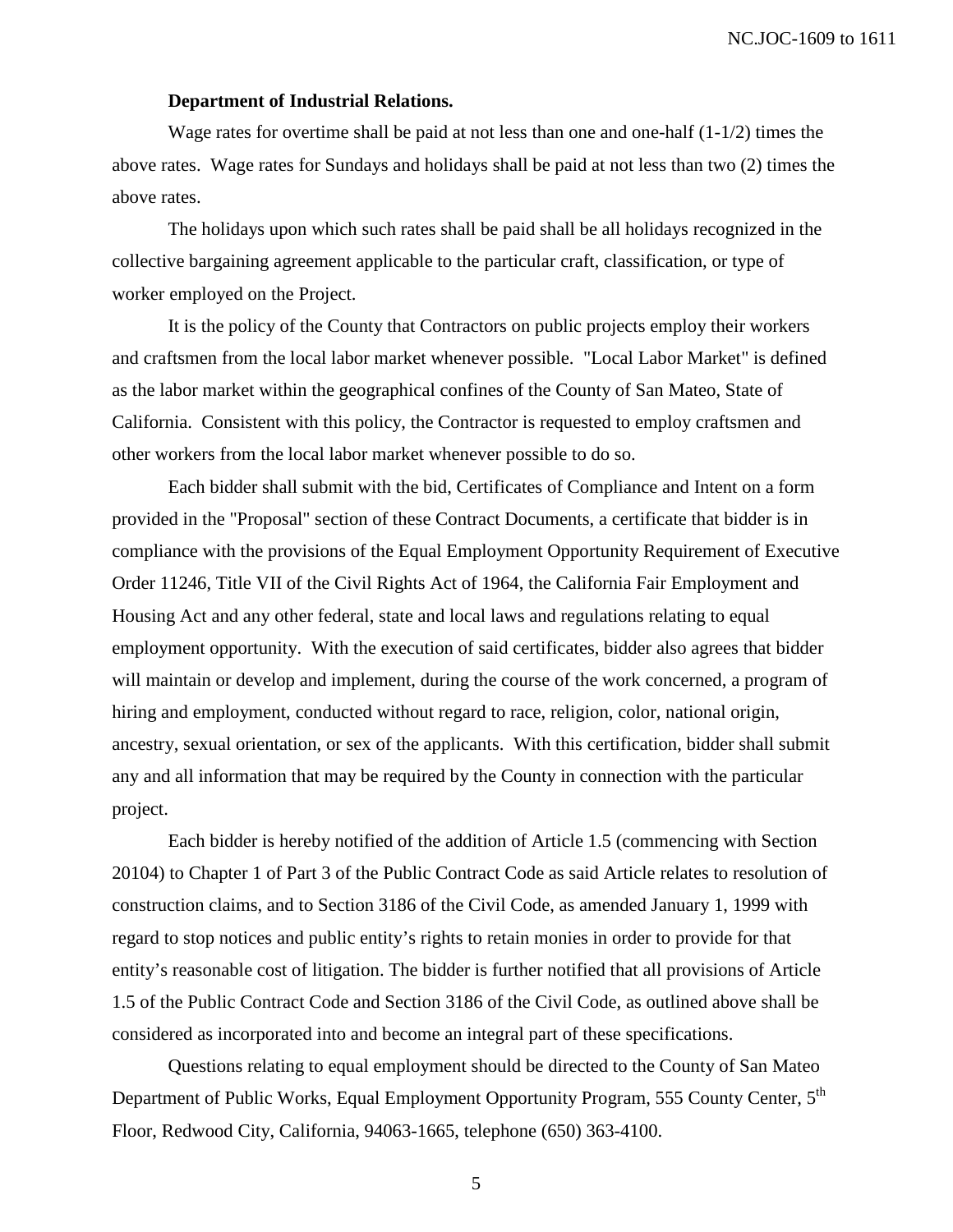Contract Documents including the Construction Task Catalog®, Technical Specifications, and forms of Proposal and Contract may be seen and obtained at the office of the Director of Public Works, 555 County Center, 5<sup>th</sup> Floor, Redwood City, California, 94063-1665. Contract Documents may be obtained for a:

#### **NON-REFUNDABLE FEE OF \$25.00 PER SET**

Additional technical questions should be directed to the office of the Director of Public Works, 555 County Center, 5<sup>th</sup> Floor, Redwood City, California, 94063-1665, telephone (650) 363-4100.

The Contractor shall possess a valid Class A license at the time of bid submission. No Contract will be awarded to a Bidder who is not licensed as required by laws of the State of California.

# **The Contractor is advised that a mandatory pre-bid meeting will occur on February 11, 2016 at 1:00 PM. Meeting shall take place at the offices located at 455 County Center, 4th Floor, Room 405, Redwood City, CA 94063.**

Bidders may bid separately on any or all three of the contracts, however only one contract may be awarded to any bidder.

The apparent lowest responsive and responsible bidder on each JOC contract will be excluded from consideration for each successive contract.

The County of San Mateo may award up to three individual contracts but reserves the right to reject any and all bids, alternate bids, or unit prices and waive any irregularities in any bid received.

Bidders may not withdraw their bid for a period of **FORTY-FIVE (45) DAYS** after the date set from the opening thereof.

> BY ORDER OF THE BOARD OF SUPERVISORS COUNTY OF SAN MATEO

**DATE: January 12, , 2016**

**John L. Maltbie, County Manager/ Clerk of the Board of Supervisors**